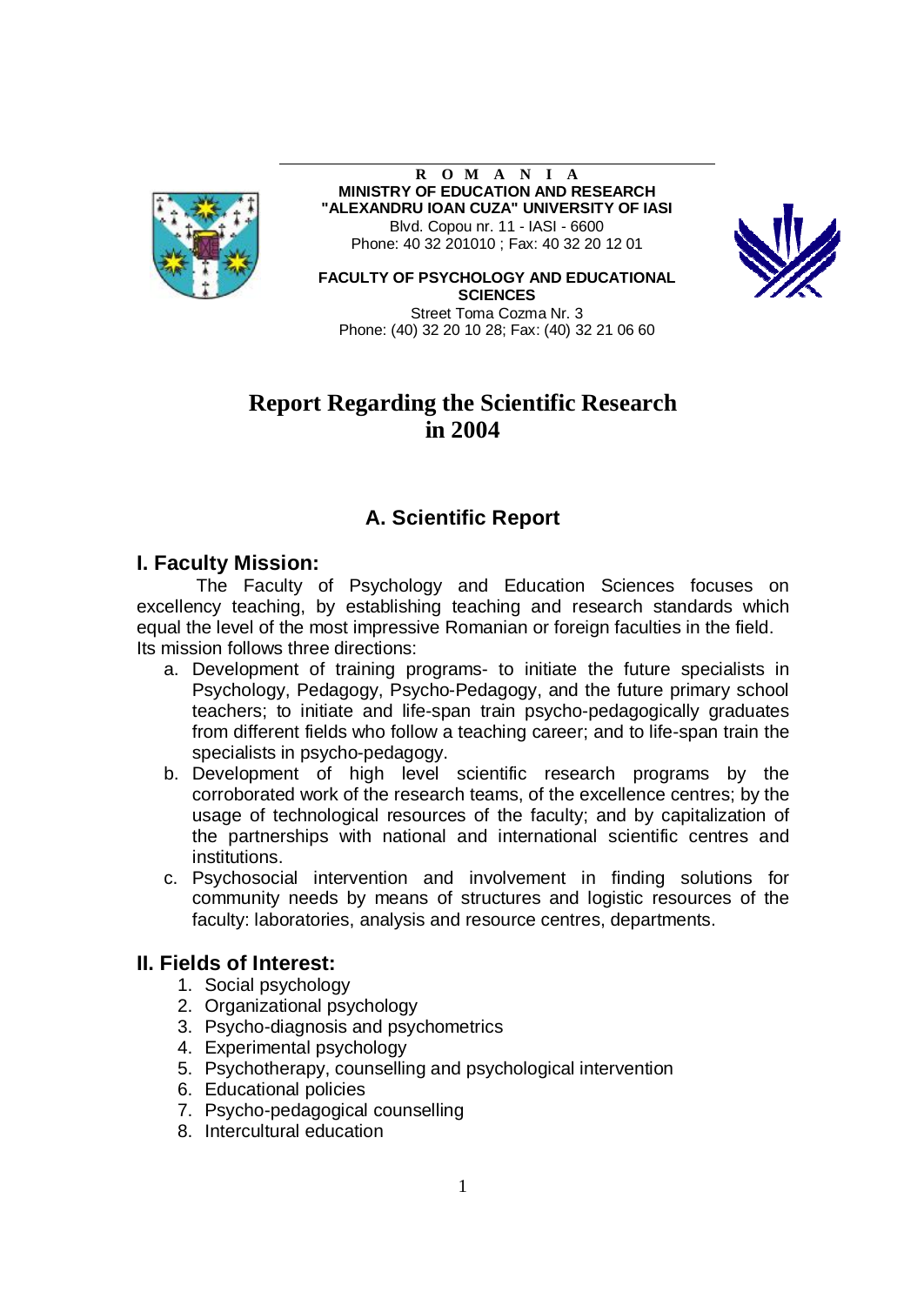- 9. Educational communication
- 10.Psycho-pedagogy of people with disabilities
- 11.Research and intervention techniques in social field
- 12. Institutional analysis
- 13. Education psychology
- 14. Human resources management
- 15. Work psychology
- 16. Economics psychology
- 17. History of psychology
- 18. Differential and personality psychology
- 19. History of pedagogy
- 20. Curriculum Theory
- 21. Creativity psycho-pedagogy
- 22. Curriculum for primary education.

## **III. Resources of the Faculty**

# **III.1.** *Research Centres:*

## **RESEARCH CENTRE OF APPLIED PSYCHOLOGY**

*1.1. Address*: Str. Toma Cozma, nr. 3, Iaşi, 6600 *1.2. Office phone*: 0232 20 10 93, 0230 20 10 92 *1.3. Fax*: 0232 20 10 93 *1.4.E-mail*: [aneculau@uaic.ro](mailto:aneculau@uaic.ro); [hcornel@uaic.ro](mailto:hcornel@uaic.ro)

There are three departments of independent and inter-dependant activity in this centre:

**a. Experimental and psycho-diagnosis laboratory of psychology** – scientific research activities in elaborating standard psychological examination methodologies, physiological and psycho- physiological investigations, systems of educational assistance, electronic data basis.

**b. Group dynamics laboratory** – consulting, training, practical intervention, and social research in the following fields: organizational analysis, evaluation and development of the personnel, image, promotion and media creation, development of psychosocial competences (communication, organization and leadership, negotiation, conflict solving, etc.) or of professional ones (innovation and creativity, human resources administration, organizational analysis, etc.)

**c. Psychotherapy laboratory –** psychotherapy, counselling and speech therapy, complex psychological evaluation, programs of counselling and psychotherapy training, and social and psycho-pedagogical assistance, programs of complex personalized intervention.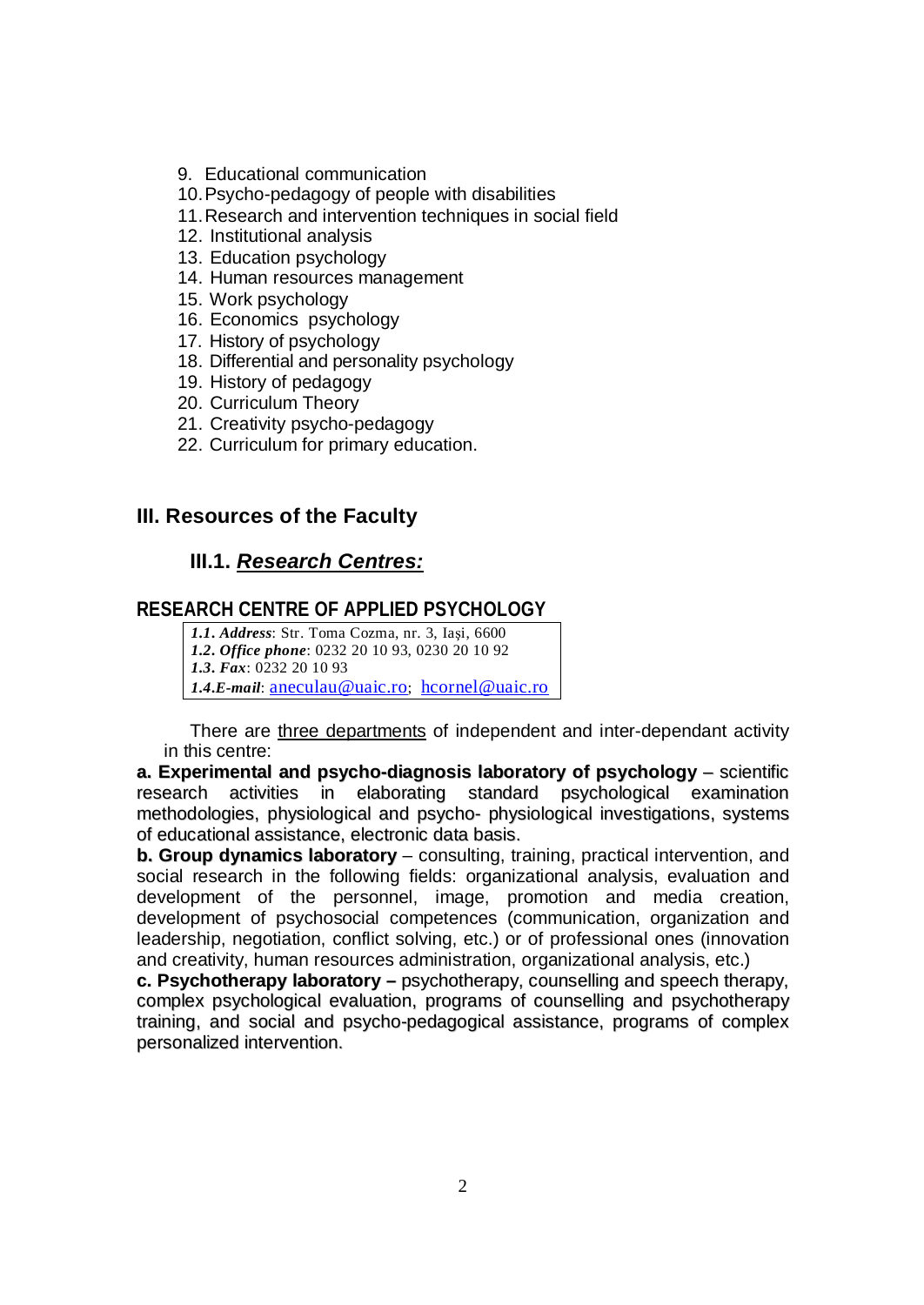# **THE CENTRE OF FUNDAMENTAL AND APPLIED PEDAGOGICAL RESEARCH IN MULTI-REFERRENTIAL PERFORMANCE FROM EDUCATIONAL, PROFESSIONAL AND COMMUNITY FIELDS (CPFA)**

*1.1 .Address*: Str. Toma Cozma, nr. 3, Iaşi, 6600 *1.2. Office phone*: 0232 20 10 28, 0230 20 10 29 *1.3. Fax*: 0232 21 06 60 *1.4. E-mail*: [tcozma@uaic.ro](mailto:tcozma@uaic.ro)

There are three departments of independent and inter-dependant activity in this centre:

**a. Department of educational policies of promoting excellence in professional and community fields-** promotes activities of scientific research in educational policies, professional deontology and psycho-pedagogy circumscribed to excellence and creativity.

**b. Department of intercultural education-** has three major research aims:

- to shape education within an intercultural context (elaborating community educational projects, developing teaching methodologies for a multicultural context); to publish synthesis and fundamental research papers in intercultural pedagogy; to train the future trainers to diminish the conflicts in multicultural environments.

**c. Department of adult education and educational communication-** covers two educational dimensions that deeply need development through applied research: laying out and experimenting an adult education strategy, and making effective the communication in the educational area.

# **III.2.** *Departaments*

- Psychology Department
- Clinical Psychology and Special Education Department
- Pedagogy Department
- Teachers' Training Department
- Distance Learning Department
- College Department

## **III.3.** *Human Resources:*

Member Structure of Education and Research Departments Professors: 9 Readers: 7 Lecturers: 15 Assistants: 13 Research assistant: 4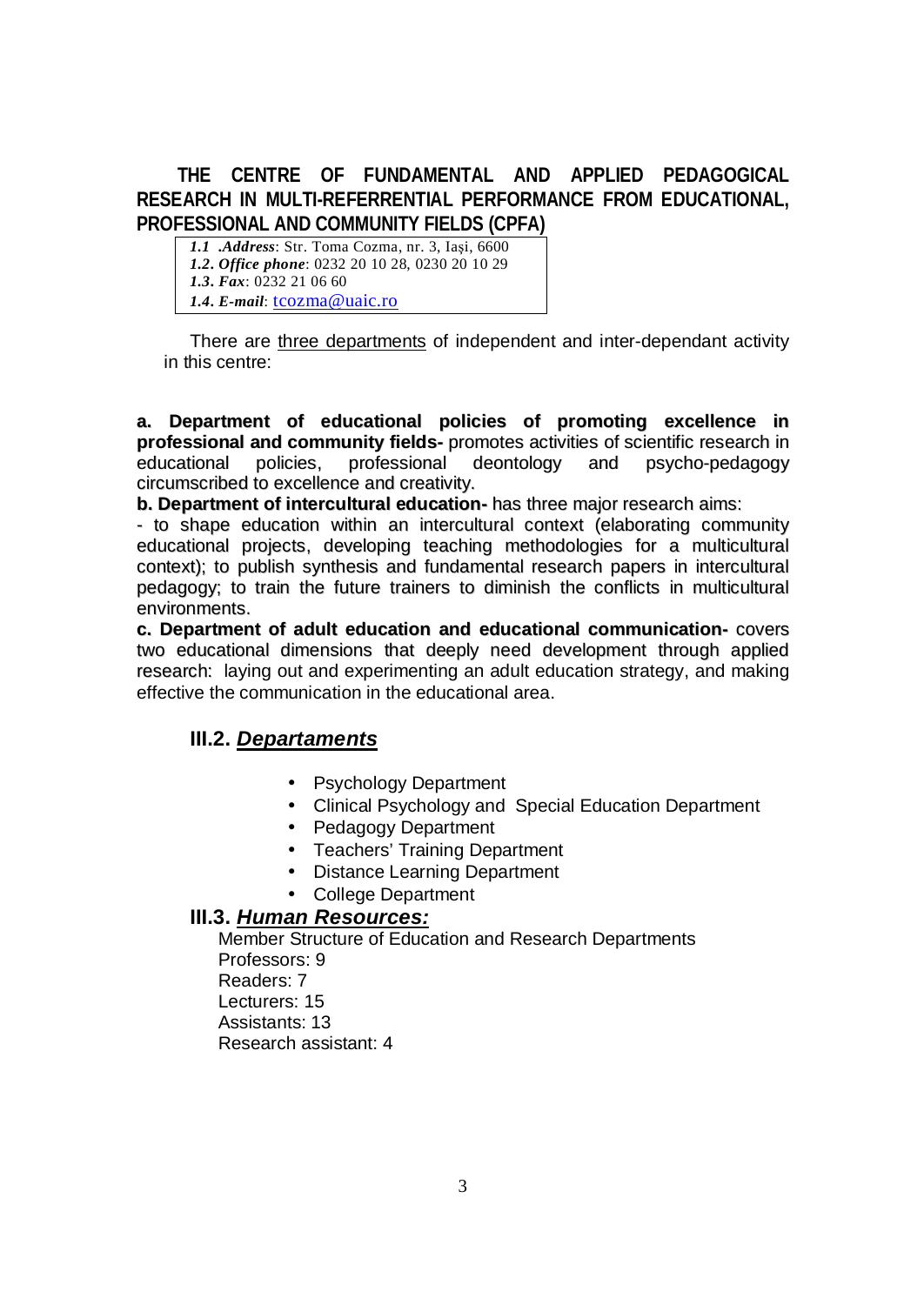# **III.4.** *Logistics Resources:*

- Research Basis with Multiple Users (BCUM) includes 3 laboratories:
	- Social Field Psychology Laboratory
	- Experimental Psychology and Psycho-diagnosis **Laboratory**
	- Psychotherapy Laboratory
- Intercultural Education Laboratory
- Educational Policies Laboratory
- Integrated Education Laboratory
- Communication Laboratory
- Regional Centre for Adult Education(RCAE)
- Computer Science Laboratory

# **III.5.** *Research Directions through Bachelor's and Doctor's Degrees Programs:*

- Human Relations and Communication 3 semester
- Analysis and Intervention in Groups and Organisations 3 sem.
- Intercultural Education 3 sem.
- Adult Education Management (full program) 3 sem.
- Conflict Mediation 3 sem.
- Evaluation, Training and Psychological Training of the Personnel – 4 sem.
- Psychosocial Intervention and Psychotherapy 4 sem.
- Policies and Management in Education (ID) 4 sem

# **IV. Results Achieved in Scientific Research:**

# *IV.1. List of Scientific Papers Published in Academy Magazines , in ISI Rated Publications or in other Publications of Interest*

*IV.1.a. Books/ Monographs/ Volumes* 

**Adrian Neculau,** *Adult Education,* Polirom Publishing House, 2004, 218 pag.

**Adrian Neculau,** *Daily Life in Communism* (coordinator and author*),* Polirom Publishing House, 2004, 367 pages (*Cuvântul Magazine* prize for 2004).

**Adrian Neculau,** *Social Psychology*, (coordinator and author), second edition, Polirom Publishing House, 2004, 350 pages.

**Dorina Sălăvăstru**, *Education Psychology*, Polirom Publishing House, Iaşi, 2004, 283 pages.

**Ana Constantin**, *Interpersonal Conflict*, Iaşi, Polirom Publishing House, 302p., 2004

**Ana Constantin**, *Creativity for Students and Teachers*, Iaşi Institutul European Publishing House, 247p., 2004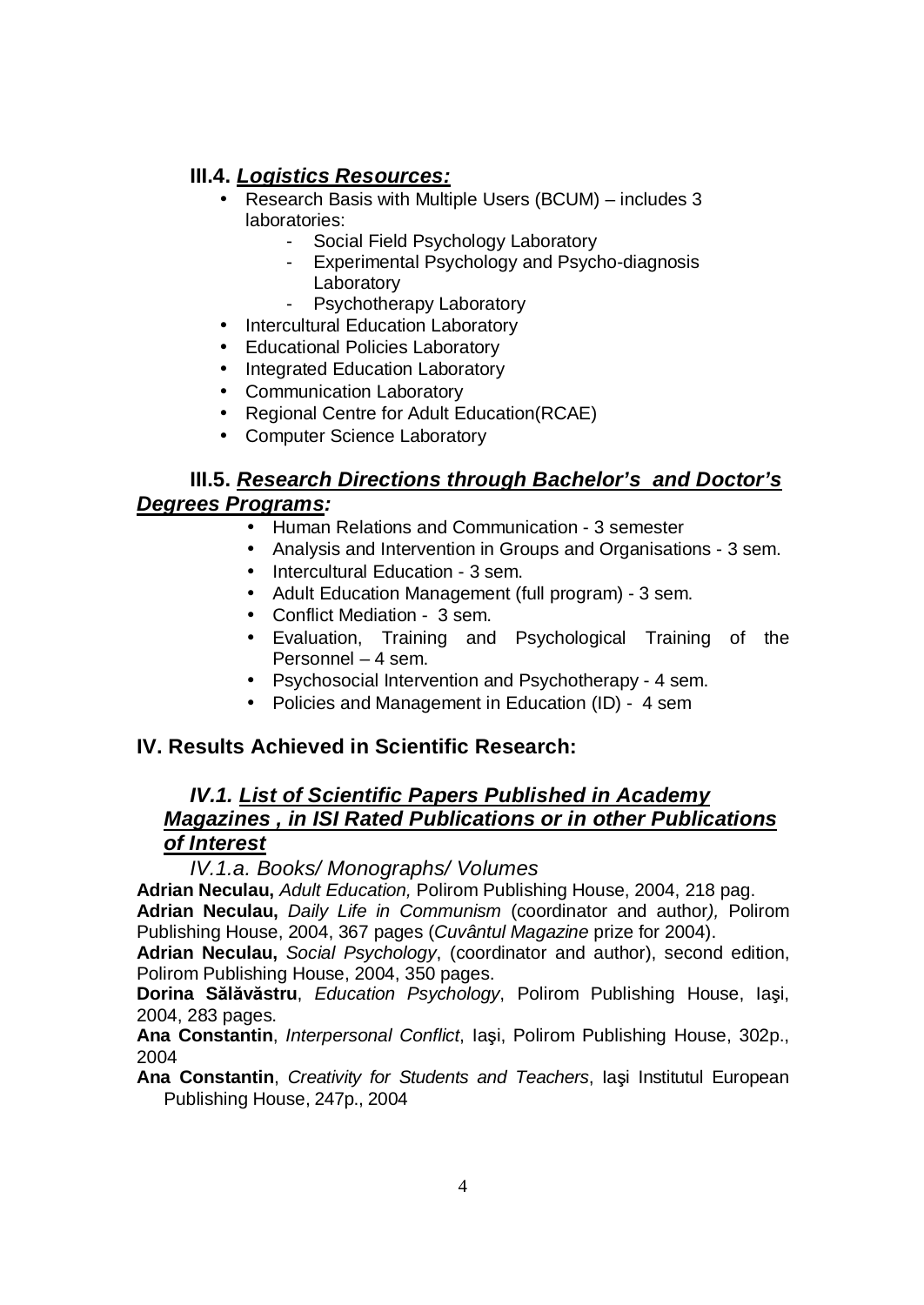- **Ticu Constantin**, *Autobiographical Memory; Defining or Redefining Personal History***,** Institutului European Publishing House , Iaşi, (350 p.), 2004.
- **Ticu Constantin**, *Psychological Evaluation of the Personnel***,** Polirom Publishing House, Iaşi, 300 p., 2004.
- **Liliana Stan**, *Education Success Basics*, 284 p., Fundaţia Axis Publishing House, Iaşi, 2004
- **Cucoş, C., Ceobanu C.M., Diac., G., Neculau B.C., Frumos F.V., Butnaru, S., Giaţău R., Onu C.D.** (2004) – *Open Distance Learning. A Guide for Tutors.* 106 ISBN 973-703-000- Universitatea "Al. I. Cuza" Publishing House Iaşi , 2004
- **Nicoleta Turliuc,** *Fancy, Identity, and Social Representations. Foreign Element Image in the Collective Romanian Mental Representation*, 2004, Universitatea "Al. Ioan Cuza" Publishing House, Iaşi, 244 pp., ISBN 973-703-048-6.
- **Nicoleta Turliuc,** *Couple and Family Psychology*, 2004, Performantica Publishing House, Iaşi, 248 pp., ISBN 973-7994-80-9.

*IV.1.b. Articles/Studies in Volumes/Specialty Publications* 

**Adrian Neculau**, *La Roumanie: de l'incertitude communiste aux constructions institutionnelles*, in *Les Cahiers internationaux de Psychologie Sociale,*  2004, No. 62, p.55- 76

**Adrian Neculau,** *Commentaires: une préface "Manifest"*, in *Les Cahiers internationaux de Psychologie Sociale,* 2004, No. 62, p.13-17

- **Adrian Neculau,** *La "rééducation": l'expérience roumaine du totalitarisme*, *Chimères*, No. 53, 2004, p.139-150
- **Adrian Neculau,** *Moreno en Roumanie*, in *Les Cahiers de psychologie politique,* 5, Juillet, 2004
- **Adrian Neculau,** *La violence institutionnelle. Une expérience roumaine dans les années du totalitarisme stalinienne : la reeducation*, in **Social Psychology***,*  no.12, 2004, p.189-213
- **Adrian Neculau,** *" Transcendental Meditation" Business - o remember*, in **Social Psychology***,* No.13, 2004, p.162-187

**Adrian Neculau,** The Birth and Development of Social Psychology *in Romania*, in **R***omanian Sociology,* No 4, 2004

**Adrian Neculau,** *Contexte sociale, idéologie et pratiques sociales. Etude de cas*, in **Social Psychology***,* 14/2004, p.146-159

- **Luminiţa Iacob,** *Communication in educational context, in Didactica Pro Magazine*, nr. 2/2004, Chişinău, pp. 32-39
- **Luminiţa Iacob,** (coauthor), Gender or Genders of Power Social Representation, in **Social Psychology**, no. 14/2004
- **Luminiţa Iacob,** *Le genre de la représentation sociale du pouvoir*, in vol. M. Mureşan, D. Spiţă (coord.), *Masculin-Feminin*, Institutul European, 2004
- **Cozma, T., Popa, N**., *Value Orientations among Romanian Students and Social Distance toward Different Ethnic Groups*, *Education facing the contemporary world* III volume, "Universitatea din Piteşti" Publishing House, pp. 81-89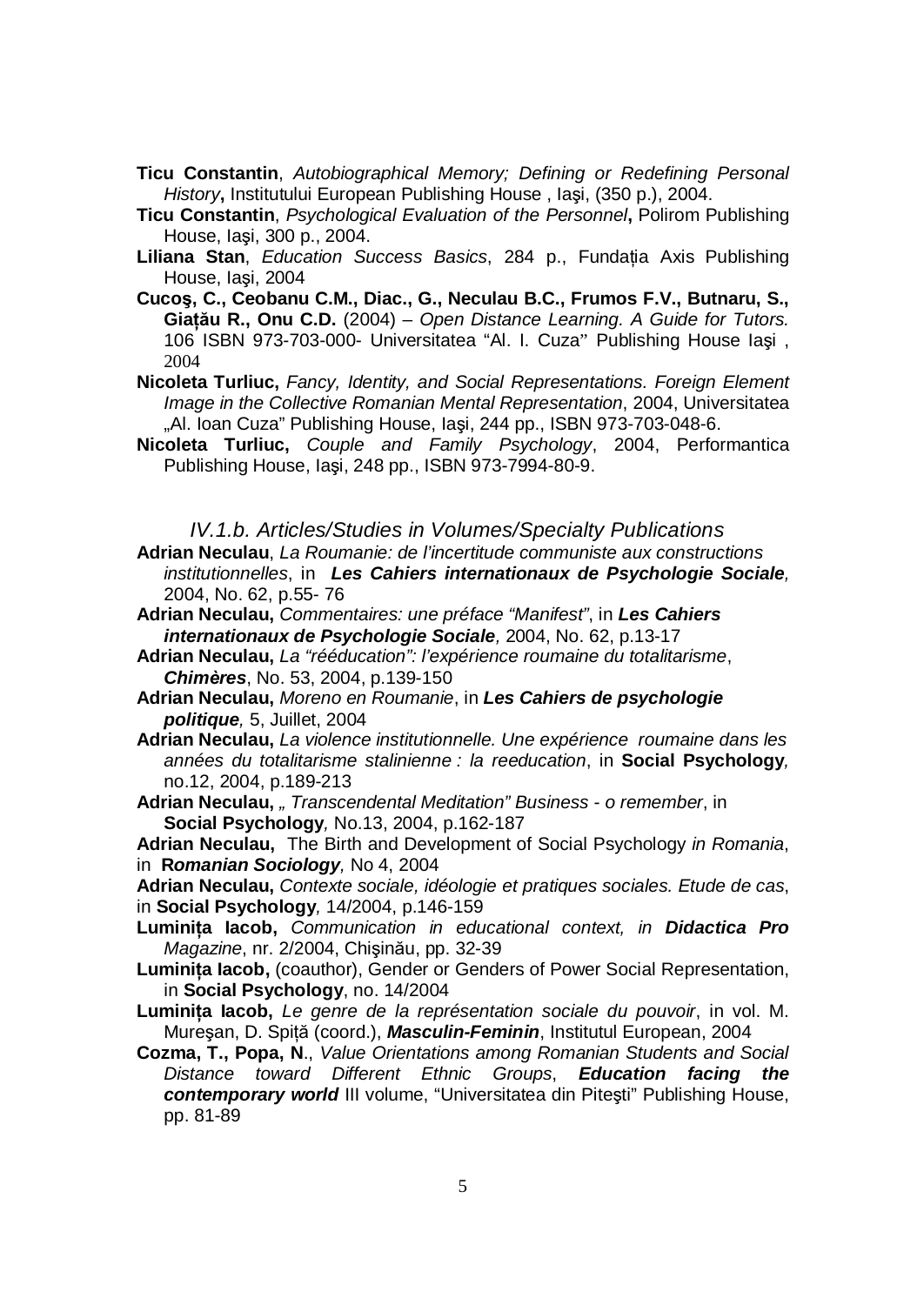- **Cozma, T**., *Probation Mentor – a necessity in teachers training, in"* Al. I. Cuza" University Annals, Education Sciences Series, 2003-2004
- **Cozma, T**., *Education for a Career- Implicit or Explicit Aim of Education?, in"* Al. I. Cuza" University Annals, Education Sciences Series, 2003-2004
- **Moise, C**. Education Principles within the Reform Context, 10p., *in"* Al. I. Cuza" University Annals, Education Sciences Series, 2003-2004
- **Cucoş, C.**, Open Distance Learning Studies*– a Modern Age Challenge*, in *Open Distance Learning Education – A Guide for Tutors,* « Universitatea Al. I. Cuza » Publishing House, Iaşi, 2004 (co-author and coordinator), 134 p.
- **Cucoş, C**., *Religious Education – a Way of Human Being Resurrection , in*  '*Educaţia ieri – astăzi – mâine'*, Department of Teachers 's Training Gazette, « Universitatea Al. I. Cuza » Publishing House, Iaşi, 2004.
- **Cucoş, C**., *Vjeronauk kao nastavni predmet u zemljama s pravoslavnov vecinom u Istocnoj Europi* (Teaching Religion as a School Subject in the East European Countries) in *Kateheza – Casopis za vjeronauk u skoli i catehezu*, BROJ 2- 2004, Zagreb, Croatia, ISSN 0351-9007, pp. 141-154.
- **Cucoş, C**., *Nuevos problemas y desafios en la formacion de los/las profesores/as. Elementos para la construccion de un nuevo modelo de profesor/a del siglo XXI*, in *En busca de un modelo de profesorado para el siglo XXI***,** (coord. Benilde Rivas Lopez), Centro de Profesorado Marbella-Coin, Consejeria de Educacion y Ciencia, Junta de Andalucia, Spain, 2004, pp. 77-105).
- **Carmen, C**. *Survey on Romanian Educational Policies and Strategies for Able People*, 2004, in *European Educational Policies of Excellence*, F. Monks, W.Petters (eds.), in press, Project of The German Ministry of Education.

**Carmen, C**., *Global Success Model*, 2004, in the ECHA conference volume, 2004.

- **Antonesei, L**., *The Explosion of New Technologies (IT) –a Problem of Political Education and of Policy of Education*, *in "* Al. I. Cuza" University Annals, Education Sciences Series, 2003-2004
- **Mihai Dinu Gheorghiu**, *Les « centres d'excellence » en sciences humaines et sociales et leur insertion dans les communautés scientifiques émergeantes en Europe de l'Est.* in *Perspectives roumaines. Du postcommunisme à l'intégration européenne*. Sous la direction de Catherine Durandin, avec la collaboration de Magda Carneci, Paris, L'Harmattan, 2004, pp. 139-162.
- **Ana Constantin, Ticu Constantin, Daniela Pop**, *"The Romanian Managers and the Human Resource Management"* in *Journal of Organizational Change Management,* ISSN: 0953-4814
- **Alois Gherguţ**, *School Counselling- Some Concept Delineations,* in '*Teachers*  **Training Departament'** Gazette "Al. I. Cuza" University, Iași, no. 7, 2004 (new series).
- **Alois Gherguţ**, *Chances of Social and Professional (Re)Integration of the Delinquent Youths in the Perspective of our Country's Social Realities,* in Al. I. Cuza" University Annals, ,– third section – Education Sciences Series, vol VII-VIII/2003-2004.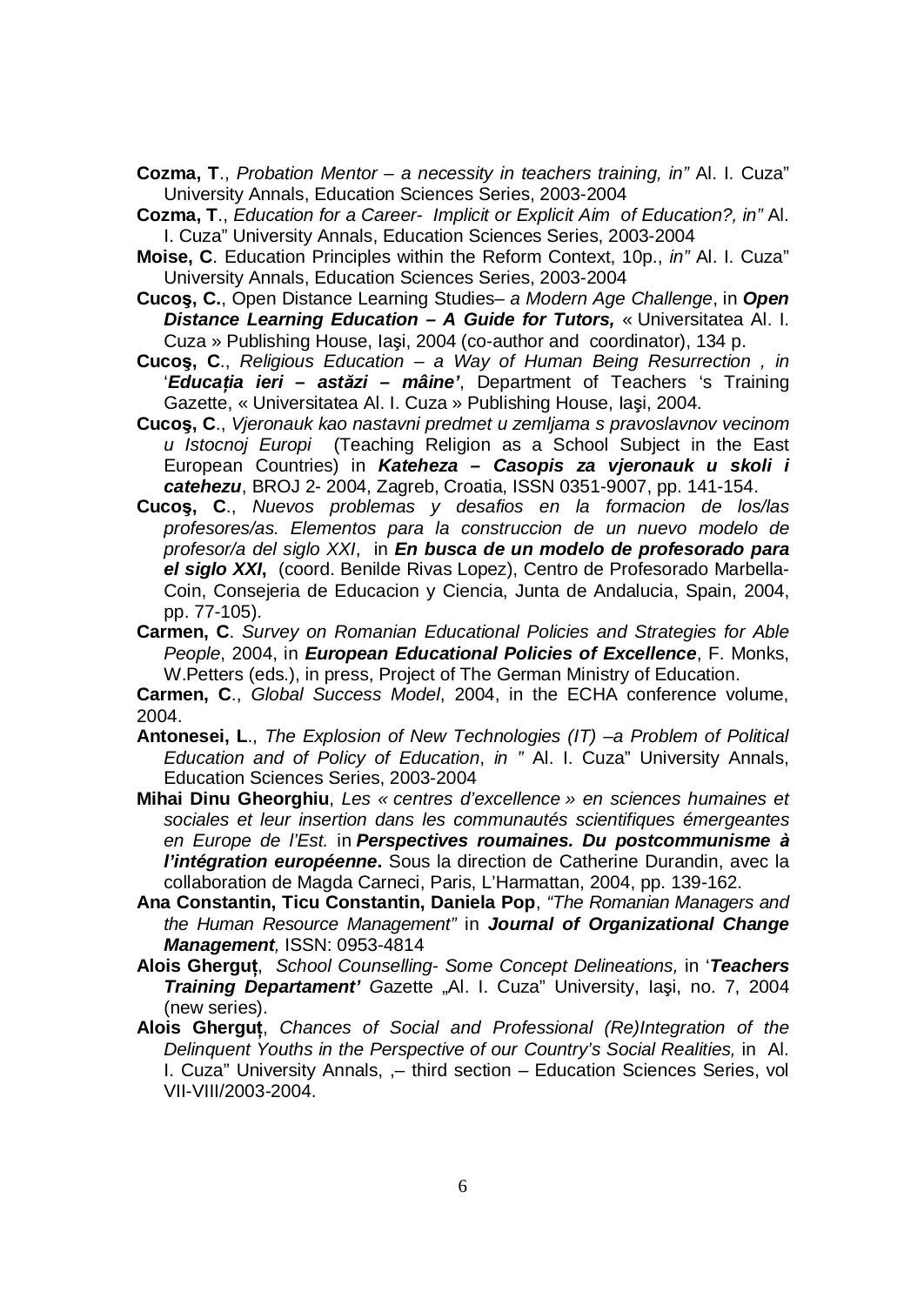- **Alois Gherguţ,** *Special Educational Needs Definitions and Inclusion of Children with Disabilities in the Mainstream School System and Social Life*, in Al. I. Cuza" University Annals –third section – Education Sciences, vol VII-VIII/2003-2004.
- **Ticu Constantin**, (coauthor), *The Cognitive, Emotional and Social Impacts of the September 11th Attacks: Group Differences in Memory for the Reception Context and the Determinants of Flashbulb Memory* (Luminet, O., Curci, A., Marsh, E. J., Wessel, I., Gencoz, F., & Yogo, M.) in: *The Journal of General Psychology*, 2004, 131(3), 197-224.
- **Ticu Constantin**, *Codification and Evaluation of the Public Events in Social Memory*, (co-authors Oana Dănilă, Alina Lupu, Iuliana Popa), in *Social Psychology Magazine,* no. 13, Polirom Publishing House, Iaşi, Romania, pp. 37-57.
- **Ticu Constantin**, *Thematic Organization of the Autobiographical Memory*, in *Social Psychology Magazine,* no. 12, Polirom Publishing House, Iaşi, pp. 77 – 98.
- **Ticu Constantin**, Self and Autobiographical Memory, in **Social Psychology Magazine***,* no 12, Polirom Publishing House, Iaşi, pp. 132 – 150.
- **Dorin Nastas**, *Stereotypes, Prejudices, Discrimination,* in **Social Psycholgy Manual** (coord. A. Neculau, second edition). Iaşi, Polirom Publishing House, (pp. 254-271).
- **Cătălin Dîrţu**, *Common Psychological Sense and Social Representations,* in **Social Psychology** Magazine*,* nr. 14, Polirom Publishing House, Iaşi
- **Stan Liliana**, Aristotelian Openings in the Theory of Ideal, 6 pag. în vol. *The XXI Century – Humanistic Horizons*, "Universitatea din Suceava" Publishing House.
- **Momanu Mariana**, *Paradigmes de la reception de l'idée de démocratie*, *in"* Al. I. Cuza" University Annals, Education Sciences Series, 2003-2004
- **Momanu Mariana**, *The constructivism – a Democratic Conception of Knowledge in the Pedagogical Context*, *in"* Al. I. Cuza" University Annals, Education Sciences Series, 2003-2004
- **Nicoleta Turliuc**, Woman Social Status and Her Fear of Success**,** 2004, în C. Turliuc şi M.N. Turliuc (coord.), *Woman's Condition in Modern Romania***,**  Academic Fundation "A.D. Xenopol", Iaşi, Performantica Publishing House, pp.114-142.
- **Momanu Mariana**, *Communist Totalitarianism as a Pedagogical Project*, in "*Department of Teachers' Training"* Gazette*,* no. 7, Iaşi, 2003-2004, pp. 18- 40.
- **Seghedin Elena**, Reflexive Capacity Development- a Necessary Step in Teachers' Training, *in"* Al. I. Cuza" University Annals, Education Sciences Series, 2003-2004
- **Seghedin Elena**, Professional Educator between Autonomy and Standardisation, *in"* Al. I. Cuza" University Annals, Education Sciences Series, 2003-2004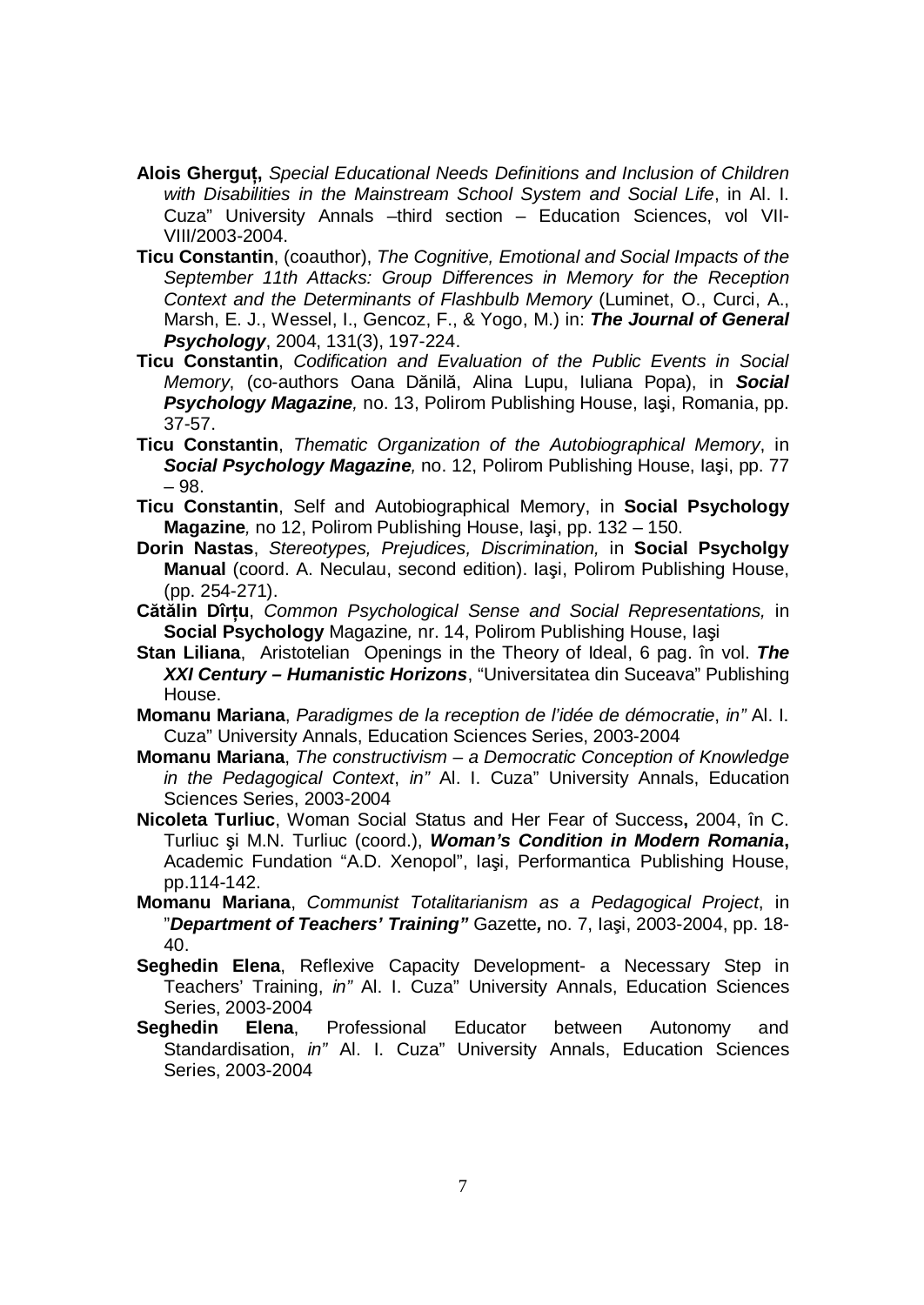- **Loredana Gherasim**, (coauthor), Gender or Genders of Power Social Representation, *Social Psychology* Magazine*,* no. 14, Polirom Publishing House, Iaşi
- **Butnaru Simona**, Distance Teaching-Learning Strategies and Specific Activities *Conceiving,* in *Distance Learning. A Guide for Tutors* financed through CNCSIS Grant, no. 314/2002, "UAIC" Publishing House, Iaşi, 2004, p. 59-81.
- **Butnaru Simona**, *An inventory of Values in Intercultural Context Based on the Model of National Cultures. A Romanian Validation Study*, in *Education facing the contemporary world problems volume*, "Universitatea din Piteşti" Publishing House**,** p. 22-30.
- **Butnaru Simona**, **Bordeianu, Roxana**, Learning through Cooperation. Towards a Reflexive Educational Practice in the First Years of School, *in"* Al. I. Cuza" University Annals, Education Sciences Series, 2003-2004
- **Popa Nicoleta**, *Images of teachers of the gifted: main characteristics and needs for professional development*, 15p., *in"* Al. I. Cuza" University Annals, Education Sciences Series, 2003-2004
- **Ceobanu C.M**., Education Psychology A Present and Future Image, in *DPPD Educaţia Ieri –Azi – Mâine* Gazette, ISSN 15826082, "UAIC" Publishing House, Iaşi pag. 162-174.
- **Frumos, F.V**., Result of Cognitive Psychology Research and Possible Aplications in the Theory of Learning, *DPPD Educaţia Ieri –Azi – Mâine*  Gazette, pag.139 – 161.
- **Ghiaţău R**., *School and Values*, *DPPD Educaţia Ieri –Azi – Mâine* Gazette, pag 235 – 246.
- **Onu C**., *Formative Valences of Religions*, *DPPD Educaţia Ieri –Azi – Mâine*  Gazette, pag 66-73.

#### *IV.1.c. University Courses*

- **Luminiţa Iacob,** *Communication Psychology*, in vol. D. Sălăvăstru (coord.), **Psychology-Pedagogy**, 4<sup>th</sup> year courses, 2<sup>nd</sup> semester, Distance Learning, ""Al. Ioan Cuza" University" Publishing House, Iaşi, 2004, pp. 77-164.
- **Dorina Sălăvăstru**, *Education Psychology,* Distance Learning Course, 1st year, ""Al. Ioan Cuza" University" Publishing House, Iaşi, 2004, pp.349-454.
- **Carmen Creţu**, *Educational Policies*, Distance Learning Course, 5th year of study, 2004, in vol. *Psycho-pedagogy*, ""Al. Ioan Cuza" University" Publishing House, Iaşi, 2004
- **Carmen Creţu**, *Teachers' Training as Creators of Support Curricula , Interactive on-line course*, 2004, PHARE – FORCE Project. www.phare/force
- **Alois Gherguţ,** *Educational Management*, 4th year university course and Distance Learning Course for Pedagogy, EROTA Publishing House, Iaşi, 2004.
- **Alois Gherguţ,** *Class Management,* 5 th year course in Physical Education, Suppliment of FEFS Annals, Iaşi, 2004
- **Ceobanu C. M.** *Education Psychology*, Distance Learning Course, Faculty of History, 2004.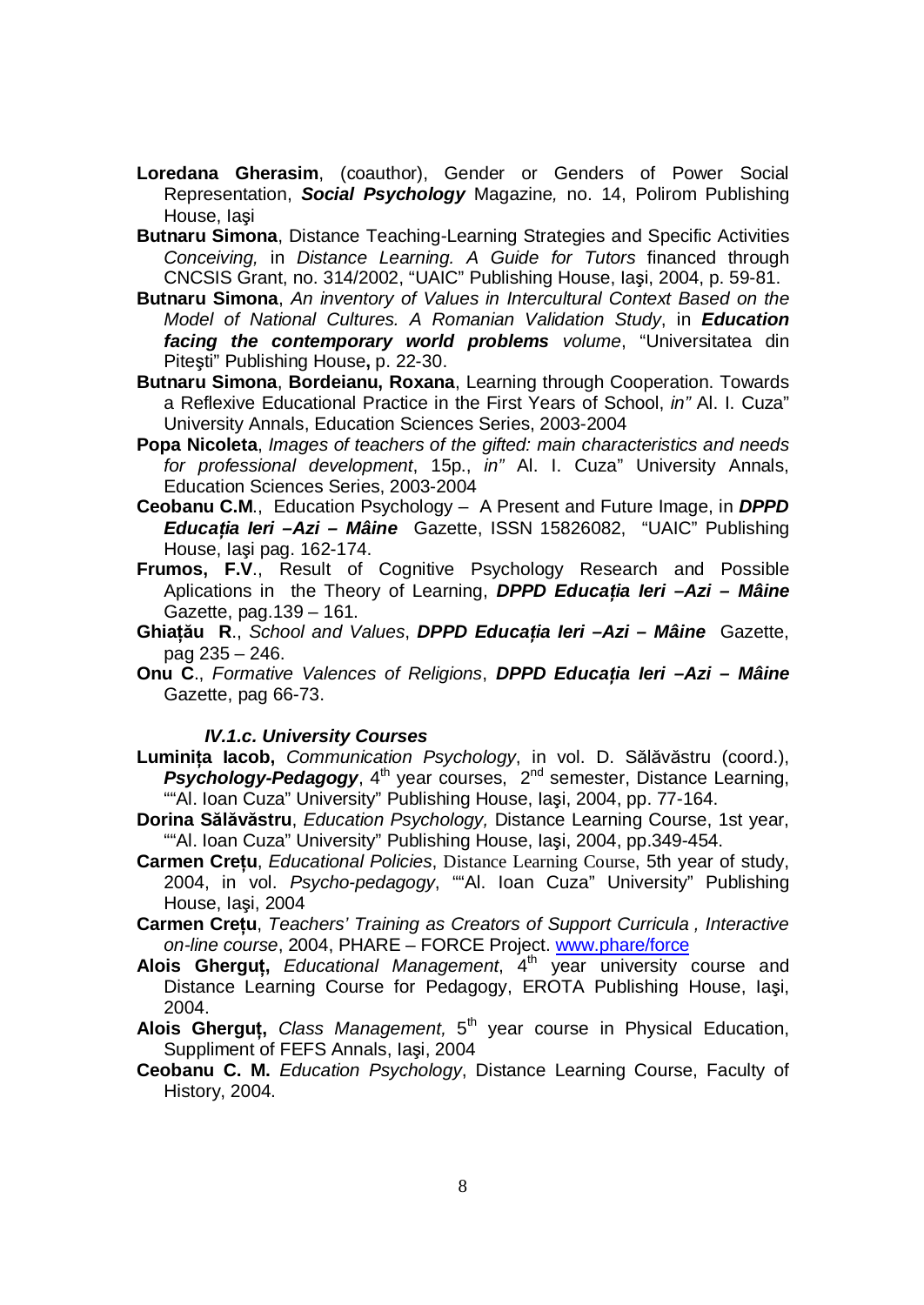- **Nicoleta Turliuc***, Couple and Family Psychology*, Distance Learning course for the 1<sup>st</sup> semester, 3<sup>rd</sup> year- Psychology-Pedagogy, 2004, ""Al. loan Cuza" University" Publishing House, Iaşi, 2004
- **Nicoleta Turliuc,** *Devious Behaviour Psycho-pedagogy,* course for the 2nd semester, 4<sup>th</sup> year- Psychology-Pedagogy, ""Al. Ioan Cuza" University" Publishing House, Iaşi, 2004.

# *IV.2. List of Persons and of Their Papers Presented at International Conferences*

#### **Adrian Neculau**

• *La Roumanie: de l'incertitude communiste aux constructions institutionnelles,* within the wokshop organized by OSI-HESP*,* Iaşi, May 2004

## **Luminiţa Iacob**

• *Le genre de la représentation sociale du pouvoir* at the international Masculin-Feminin colloquy, organized by the Facultaty of Linguistcs and the French Cultural Centre within the France Days,  $10<sup>th</sup>$  edition, Iasi, 25-27 March, 2004

## **Cornel Havârneanu**

• *"Rang method" Usage for Theoretical Validity Determination of the Tests*", within the wokshop organized by OSI-HESP*,* Iaşi, May 2004

## **Cozma T., Popa N.**

• *Value Orientations among Romanian Students and Social Distance toward Different Ethnic Groups*, at 2004Edu-World Conference, University of Piteşti, 27-30 May 2004, on *Education facing the contemporary world problems*

## **Cozma T.**

• *Education Present Relevance For Human Rights*, at the Human Rights Symposium*. Spiritual Dimension and Civic Education*, the 4th edition , 3-5 May 2004. Edition topic: *World Cultural Patrimony. Rights and Responsibilities* 

#### **Cucoş C.**

• *L'étude de la religion – en tant que discipline d'enseignement - dans les pays à religion orthodoxe majoritaire de l'Est de l'Europe* în cadrul *Forum européen du la culture religieuse a l'école . XI session*, 14-18 April 2004, Palermo, Italy.

## **Cucoş C., Cozma T.**

• *L'expérience roumaine concernant la formation des formateurs. Présent et perspectives*, within the 5th Biennale internazionale sulla didattica universitaria « *Quale cultura e competenza per la formazione dell'insegnante oggi ? La formazione iniziale e in servizio*, Universita degli Studi di Padova, Italy, 1-3 December 2004

## **Creţu Carmen**

• *Teachers' Training Programs in Differentiated Curriculum*, at the Conference of Continual Teachers' Training, *Adolfinum College,* Moers, Germany, June, 2004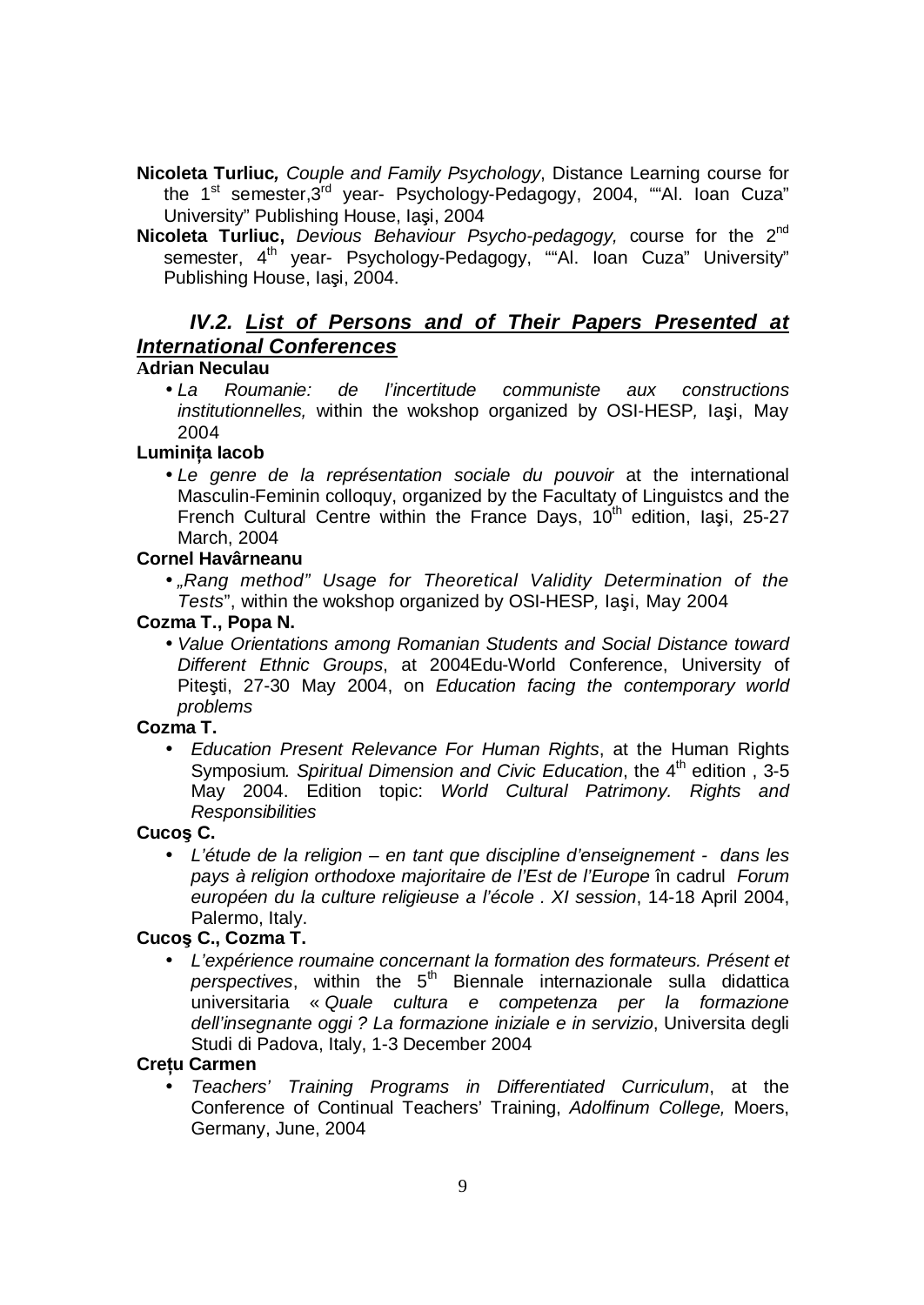• *Global Education, Present Models and Evolutions*, at the International Symposium of Human Rights *— spiritual dimension and civic action,* 4 th edition, Romanian Institute of Human Rights, "Al. I. Cuza" University, Mitropolia Moldovei şi Bucovinei, Episcopia Romano-Catolică, Iaşi, 3-5 May 2004

#### **Antonesei Liviu**

• *Women and Politics. Community Mentalities, Political Realities and Education ,* main paper at the International Seminar of *" Women, Society and Politics. Women in Politics-a Chance for Democratic Reintegration"*, organized by "Friedrich Naumann Stiftung" (FNSt), PNL and Goethe Institute Iaşi, 13 – 15 February 2004, Iaşi, Goethe Institute

#### **Mihai Dinu Gheorghiu**

- *Les conditions du travail en équipe : les relations de coopération dans les établissements de santé* (avec Frédéric Moatty), Colloque sur « Les conditions et l'organisation du travail dans les établissements de santé », organisé par la DREES le 13 décembre 2004 (Paris)
- *La coopération au travail en milieu hospitalier* (avec Frédéric Moatty). Au congrès de l'AISLF « L'individu social », Tours, 5-9 juillet 2004.
- *Bilinguismes littéraires et construction des identités*. Communication au CR 24 « Petites sociétés et construction du savoir », XVIIe Congrès de l'AISLF, « L'individu social – autre réalité, autre sociologie ? », Tours, 5-9 juillet 2004.
- *Pauvretés a l'Aide Sociale à l'Enfance. Quelques conclusions d'une recherche sur le devenir des enfants accueillis à l'ASE en Seine-Saint-Denis entre 1980 et 2000*. Colloque « Le devenir des enfants de familles défavorisées en France » organisé par le CERC, la CNAF et la DREES au Carré des Sciences à Paris, le 1<sup>er</sup> avril 2004- published in *Colloquy Papers.*
- *Groupes sociaux et enjeux de la coopération au travail. Une approche transversale du travail collectif dans l'industrie et dans les services* (avec Frédéric Moatty). Premier Congrès de l'Association française de sociologie, Université Paris 13, Villetaneuse, le 24-27 février 2004- published in *Colloquy Papers.*

#### **Dorina Sălăvăstru**

• *Violence in School Environment. A Model of Psychosocial Intervention and Management of School Violence,* within the workshop organized by OSI-HESP*,* Iaşi, May 2004

#### **Ticu Constantin**

• *Self and Autobiographical Memory,* within the workshop organized by OSI-HESP*,* Iaşi, May 2004

#### **Alois Gherguţ**

• International Symposium on *Evangelizing Perspectives in the Nowadays World organized by the* Romano-Catholic Theological Institute Iaşi and "Sf. Augustin" Catholic Academy Iaşi; *I* held a conference on : The Sacred Word and the Consuming Era*– a Psycho-sociological Approach*, 8-9 March, 2004.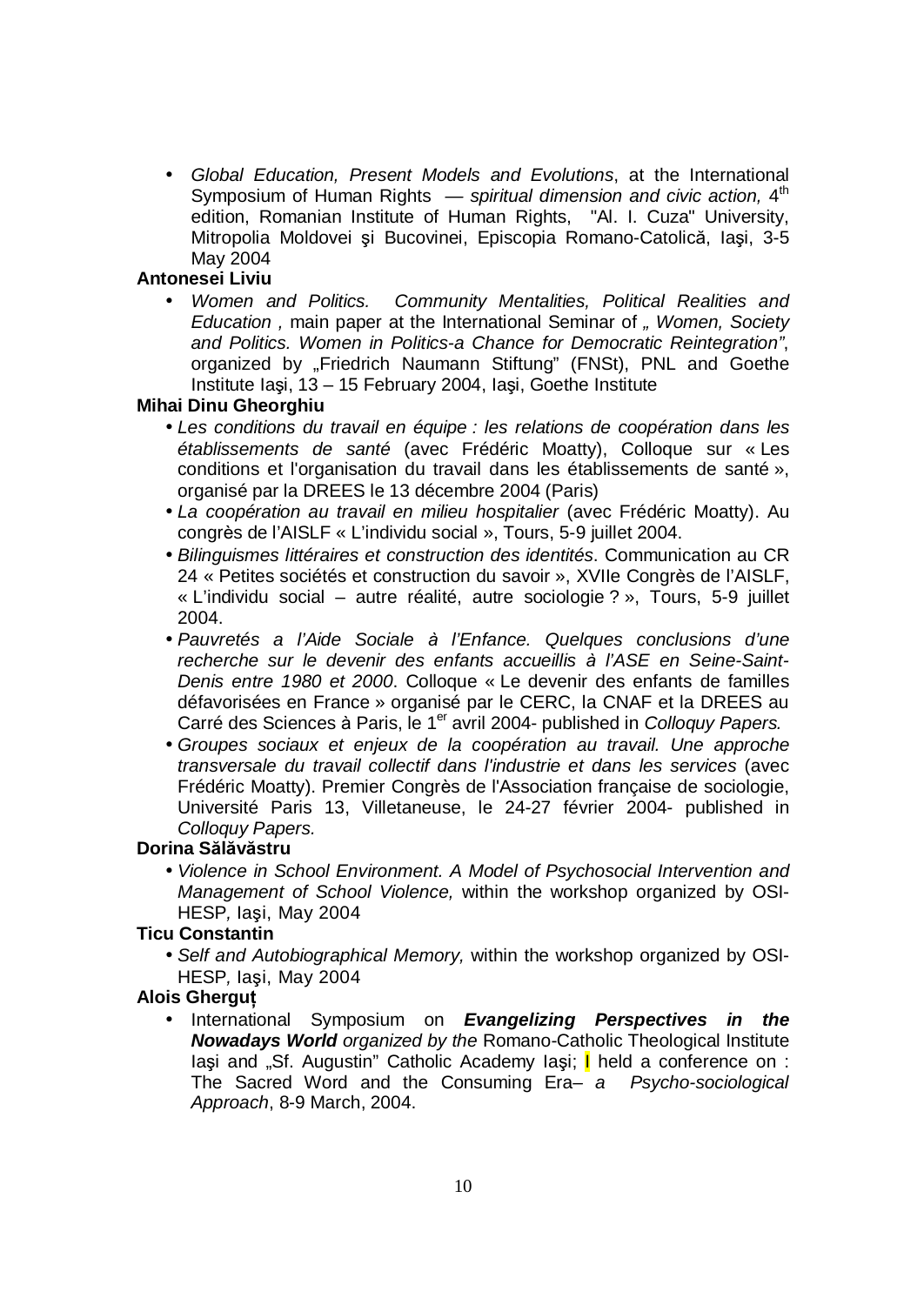- Training session: *"Advocate of the People with Disabilities – Training and Online Counselling Partnership"*, organized by Fundacjia Wspierania Pomocy Spoleczneij na terenie Pomorza Srodkowego şi Pracownia Ksztalcenia Zawodowego Biuro Promotora Reformy "Voca Train" din Kolobrzegu şi Koszalin, Polonia. I held a course on: *Understanding disabilities,* 2-7 June 2004.
- The second session of training: *"Advocate of the People with Disabilities – Training and Online Counselling Partnership"*, organized by Departament d′estudis dels medis actuals (DEMA), Barcelona Spain. I held a course on *Communication and Interaction of Advocates for Disabilities,* 25-27 November 2004.

#### **Momanu Mariana**

• *Education and Democracy in the Cultural and Political Context of a Changing Society,* paper that was held within *Human Rights Symposium. Spiritual Dimension and Civic Education,* 4 th edition , 3-5 May 2004. The edition theme: World Cultural Patrimony. Rights and Responsibilities.

#### **Nicoleta Turliuc**

- Conference *New Social Movements and Sexuality*, University of Sofia, Bulgaria, with the paper: *Feminism and its Impact on the Couple's Life*, 8-9 October, 2004.
- *European Science Foundation Exploratory Workshop: The Impact of Cultural and Religious Gender Models in the European Formation of Socio-Political Human Rights*, Roma, Italia, with the paper: *Perception of Orthodox and Secular Gender Model in Contemporary Romania*, 11- 14 November, 2004.

#### **Mihai Curelaru**

• *Social Representations – Theory, Methods and Applications***,** within the workshop organized by OSI-HESP*,* Iaşi, May 2004

#### **Dorin Năstas**

• *Stereotypes, Prejudices and Discriminations,* within the workshop organized by*,* Iaşi, May 2004

#### **Loredana Gherasim**

• *Validity of the Experimental Studies Achieved in Social Psychology***, ,** within the workshop organized by OSI-HESP*,* Iaşi, May 2004

#### **Mihaela Boza**

• *The Current Status of the Attitude Concept***,** within the workshop organized by OSI-HESP*,* Iaşi, May 2004

#### **Butnaru Simona**

• *An Inventory of Values in Intercultural Context Based on the Model of National Cultures. A Romanian Validation Study*, at 2004 Edu-World Conference, University of Piteşti, 27-30 May 2004, on *Education Facing the Contemporary World Problems*

#### **Seghedin Elena**

• *Pre-service Teachers Training Course for Developing Creativity and Reflective Thinking* (Romanian experiences in teachers' training -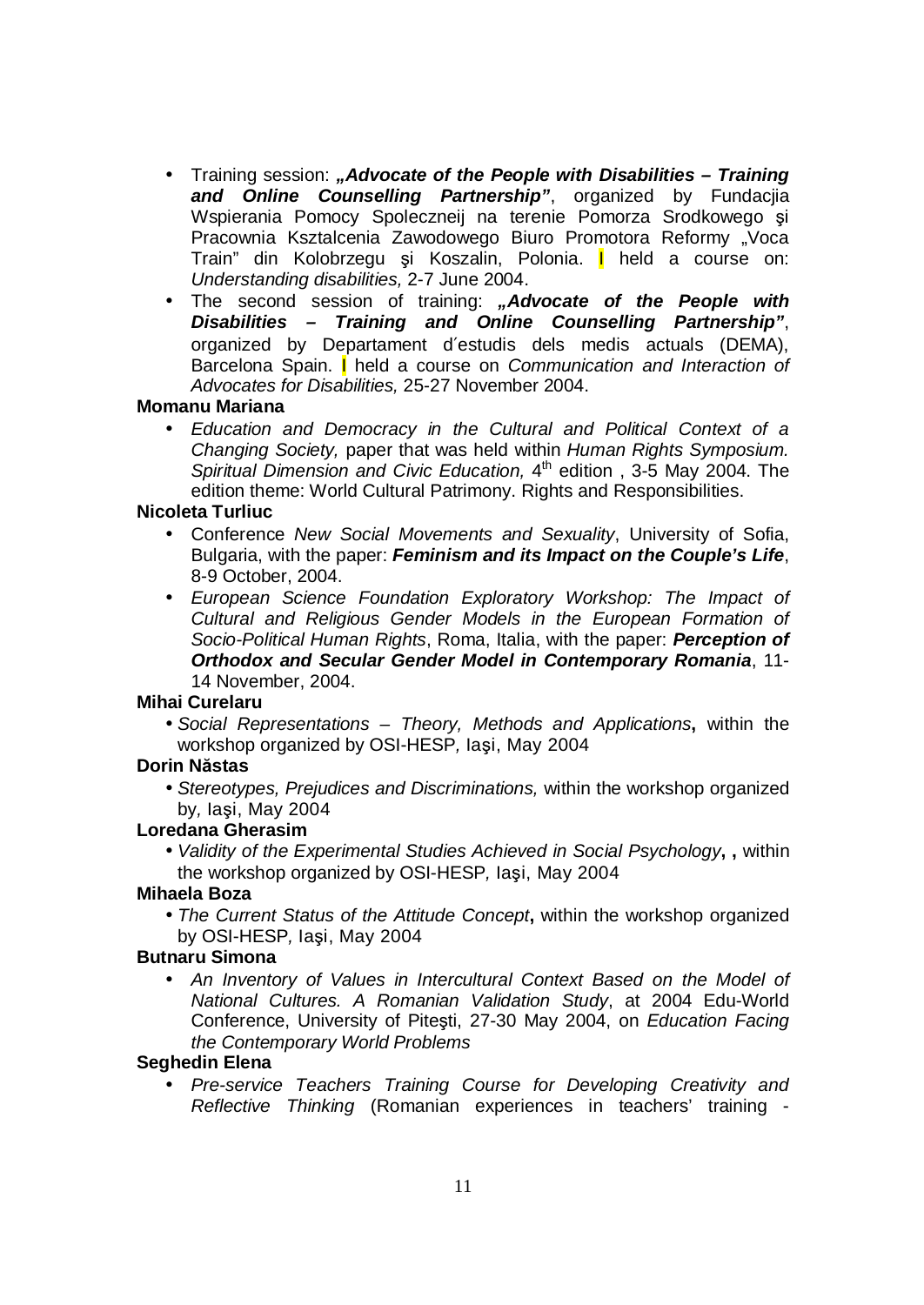research report), IX *International creativity conference "Research on Creativity and its Development", Riga, Latvia 12 – 13 nov., 2004*

• *Axiological and Deontological Dimensions in Teachers' Training*, international symposium, *Human Rights — Spiritual Dimension and Civic Action, the 4th edition*, Romanian Institute for *Human Rights*, "Al. I. Cuza" University, Mitropolia Moldovei şi Bucovinei, Episcopia Romano-Catolică, Iaşi, 3-5 May2004

#### **Daniela Hendres**

- *PRIMARY MENTAL HEALTH PREVENTION THROUGH THE INCREASE OF SUBJECTIVE WELL-BEING, USING PSYCHOTHERAPEUTIC COMMON FACTORS. A PROJECT SKETCH AND PRELIMINARY RESULTS*, presented at the colloquy within the Health Psychology Department, Freie Universitat Berlin, Germany, May,  $10^{th}$  2004.
- *CAN PRIMARY MENTAL HEALTH PREVENTION EMPLOY PSYCHOTHERAPEUTIC COMMON FACTORS FOR THE INCREASE OF SUBJECTIVE WELL-BEING?*, presented at the  $18<sup>th</sup>$  conference of the European Health Psychology Society, Helsinki, Finlanda, 20 June 2004.
- *The predictors of medical compliance among patients with cardiovascular diseases. The moderating role of age and gender* (co-author), presented at the European Congress of Psychosomatic Research, Berlin, Germany, 24 June 2004.

#### **Petrovici Constantin**

• *Le management de la formation des instituteurs et pluralité linguistique, culturelle et religieuse: entre ouverture et résistances* – at the international colloquium "*Le management face à l'environnement socio-culturel*" organized by CIDEGEF - "Conference Internationale des Dirigeants des institutions d'Enseignement superieur et de recherche de Gestion d'Expression Française" şi CEMADIMO "Centre d'Etudes des M**a**rchés et de la D**i**stribution au Moyen-Orient", at Université Saint Joseph Beyrouth, Liban, during 28- 29 October 2004 and published in "Actes du colloque" and on the following sites: <http://www.cidegef.refer.org/> and <http://www.cemadimo.usj.edu.lb/pres/publ.htm>.

## *IV.3. List of Scientific Events Organized by the Faculty*

- Scientific Session on: *Recent Research on Psychology and*  **Pedagogy,** within the scientific events on the occasion of UAIC University of Iasi Days, 27 October 2004.
- Regional Centre of Adult Education (RCAE), *European Week of On-Going Education* 8-14 November 2004.
- Regional Centre of Adult Education (RCAE), *Spiritual Dimension of Human Rights*– International Symposium, forth edition, 3-5 May 2004.
- Regional Centre of Adult Education (RCAE), Modalities of Learning with Adults*,* 9-11 October 2004, Durău.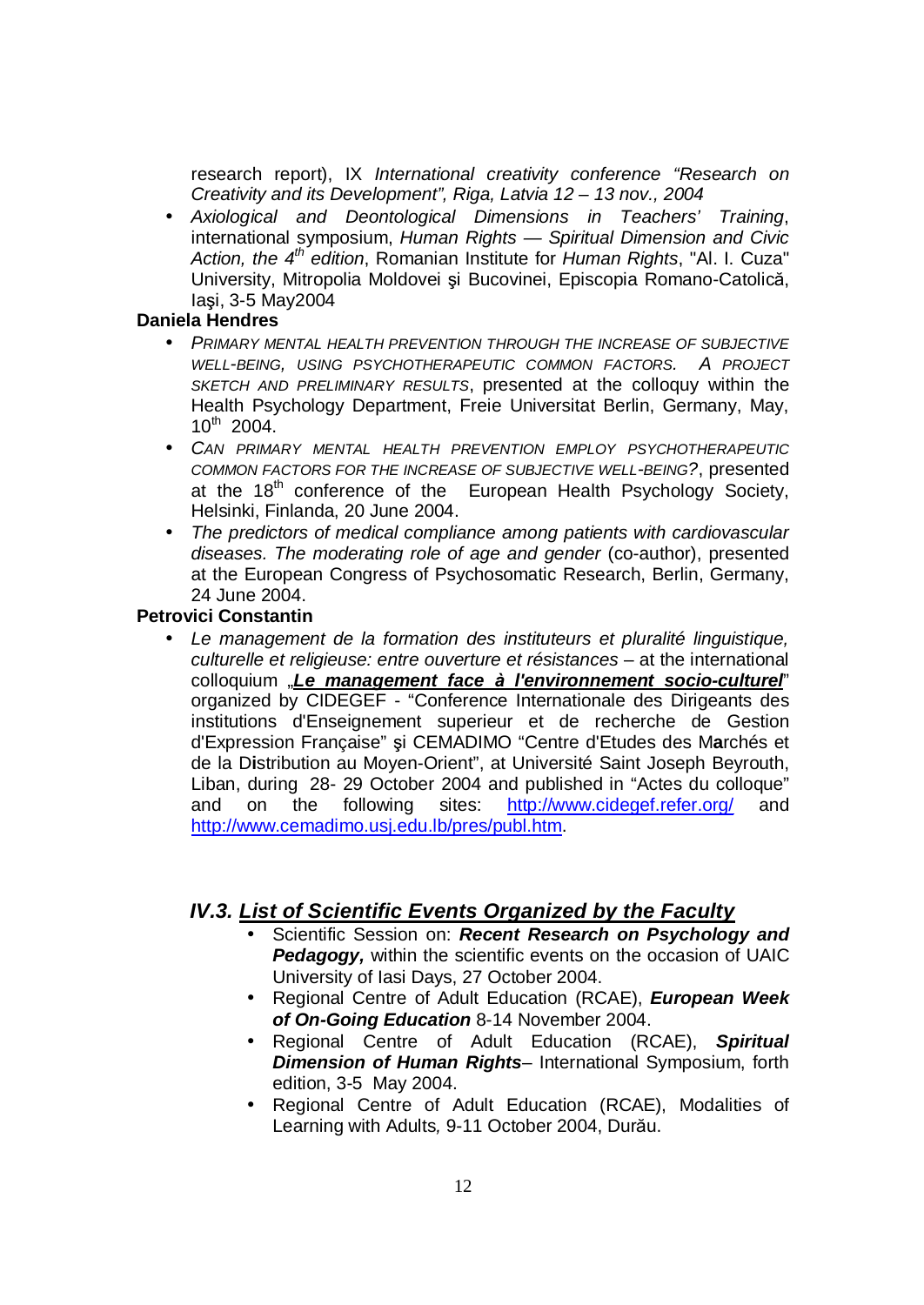• National Session of Student Scientific Papers, 23-24 April 2004.

# **V. List of Persons Who Visited the Faculty, on Specialities, with an Underlining of their Performed Activities**

- Within the HESP project, "Bridging Psychology in East" (financed by OSI-HESP, Budapest), the following professors from, I. Creangă" University of Chişinău, visited our faculty during15-20 March and 24-31 May: Igor Racu, Ion Negura, Lucia Chitoroagă, Iurie Maiai, Daniela Popescu, Elena Bycheva. Their visit aim was to perform educational activities as visiting professors .
- Within the Leonardo De Vinci *Formesport Project, 2003-2005* the following professors visited our faculty: Regis Marrony (CREUFOP Perpignan) – June and October 2004, Anne Agullo (CREUFOP Perpignan) – June and October 2004, Pere Surribas (University of Barcelona, Fundacio Bosch i Gimpera) – June and October 2004, Marcel Redondo (University of Barcelona, UB Virtual) – June and October 2004
- Visiting Professors within the Bachelor's Degree Program on *Policies and Management in Education***:** Phd. Angel Huguet, Univ. Spania, Phd. Nacho Rivas, Univ. Malaga, Spania, Phd. Miguel Melero, Univ. Malaga, Spania
- 30 Jan- 5 Febr. Prof. Kurt Dupont Lauritsen, Viborg Seminariet, Denmark; Visit Aim: partnership Development in European Programs, partnership in *Learning out The Door* project.
- 3-5 May Phd. Horst Siebert University of Hannover, Department of Education, Institute of Adult Education, and Phd. Heribert Hinzen – manager of IIZ/DVV Bonn. Visit Aim: visiting professor for the "Adult Education Management" Bachelor's Degree, The University Senate awards them the title of "*Honorary Professor "of the "A.I.Cuza" University of Iasi*
- 24-25 June Phd. Chuck Hirst, Central Coordinator/ Eastern European Citizens Network, SUA; Visit Aim: Developing the Partnership through Education and Community Development

## **VI. List of the persons who were/travelled abroad (mobility mirror/list)**

- As part of the "Bridging Psychology in East" project (financed by OSI-HESP, Budapest), the below teacher personnel went to "I. Creangă" University in Chişinău, the Moldavian Republic, in the following periods: 1-5 March, 29 March – 02 April, 17-21 May, 24-31 May 2004: Adrian Neculau, Cornel Havârneanu, Dorina Sălăvăstru, Mihaele Boza, Loredana Gherasim, Mihai Curelaru, Ticu Constantin, Nastas Dorin
- As part of the LEONARDO DA VINCI project- *Formesport, 2003-2005*, the following teacher personnel went abroad: Adrian Neculau and Mihai Curelaru – in April, Barcelona and in September, Perpgnan,
- In May 2004, Adrian Neculau and Luminita Iacob participated in the activities of the group-work at Maison des Sciences des Hommes (Paris) : Représentations sociales du pouvoir; Analyse cross-culturelle des attitudes sociales à l'égard du pouvoir.
- In March, Adrian Neculau, visiting professor at Université Paris X Nanterre,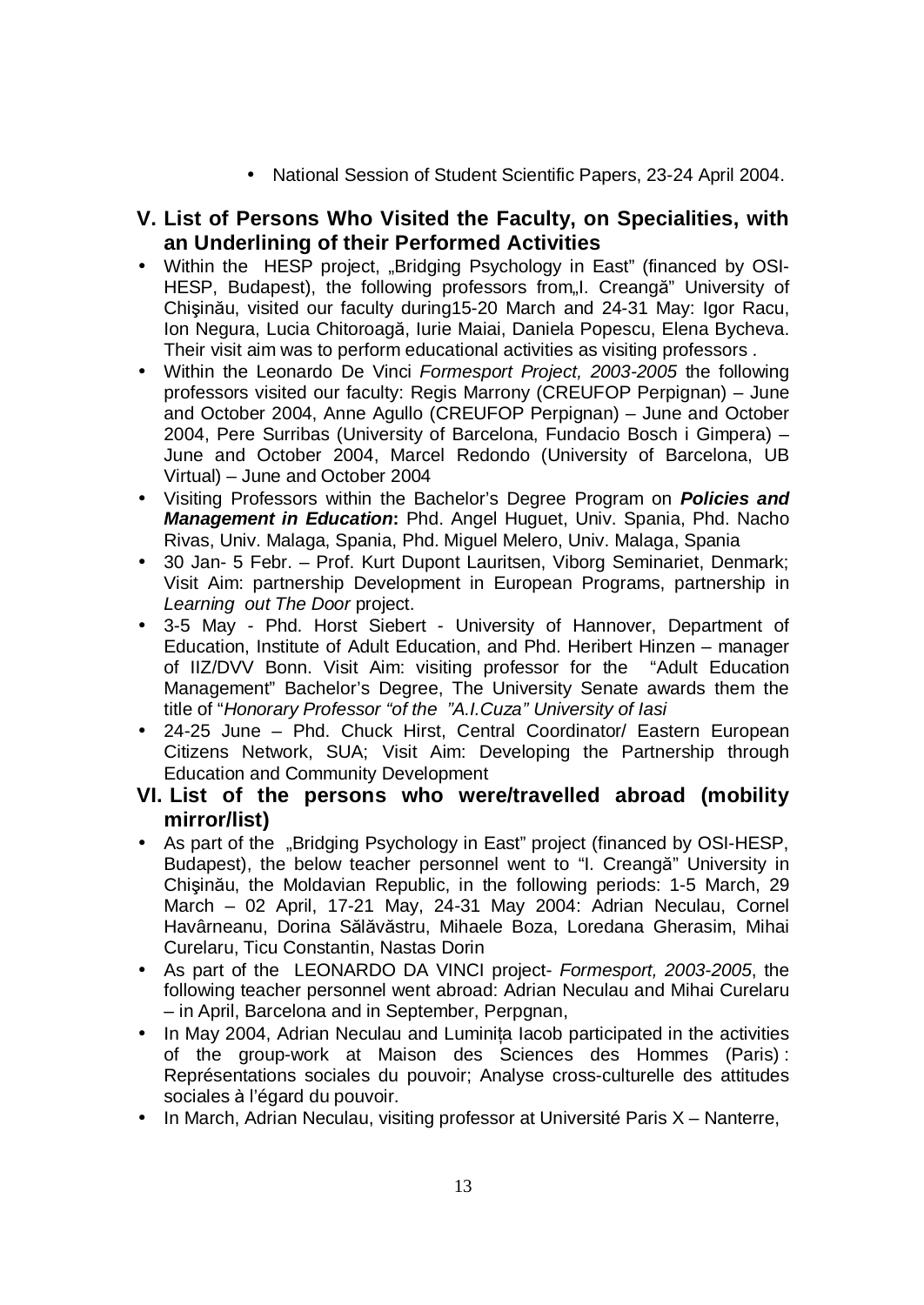- In December, Adrian Neculau, AUF Research Scholarship, Maison des Sciences des Hommes, Paris,
- 7-11 June 2004, Luminiţa Iacob, Bruxelles,participation as an independent expert in the *Science Weck* project assessment, within the The Sixth Framwork Programme (FP $_6$ ) of the European Community
- May 2004, Dorina Sălăvăstru, Informing and Forming during Probation Period at Neuchatel University, Swiss.
- 10-12 June, 2004 Ion Dafinoiu, visiting at 'Magdeburg' University, Germany, within the Program of European Bachelor of Art: "European Perspectives on Social Inclusion"**.**
- 17– 26 June, 2004 Ticu Constantin, participant in the Course Development Workshop - Curriculum Resourse Center – Central European University, Budapest.
- December, 2004, Radu Robotă, participant in the Evaluation and Semination of the " Studies Regarding the Situation of the Abandoned Persons" Project Results - *RELAIS*", in collaboration with *Partner and Happy Old Age Associations–* Como, Leonardo project.
- December 2004, Cozma, T and Cucoş, C. Universita degli Studi di Padova, Italy,
- September 2004 Creţu Carmen, *Global Success Model Revised*, invited lecturer at ECHA conference, Pamplona.
- June, 2004, Creţu Carmen, Adolphinum- Moers College, Univ. Dusseldorf, Univ. Duisburg, Germany.
- May 2004 , Curelaru Versavia, within the Leonardo Program, FORMESPORT trans-national project in Spain –Barcelona University – reunion aiming at the establishing of a common psycho-pedagogy methodology of on-line training for the ex-sportsmen in the three parner countries (Spain-France-Romania);
- June 6-12, Ceobanu, C.M., Training Course Gruntvig 2, Active Methods in Adults' Training– Haamenlinaa, Finnish, financed by Socrates National Agency.
- Daniela Hendres 1 February 30 June 2004 Governmental Study Scholarship for Doctoral Research. Topic: *Positive Thinking, Mental Health*, at Health Psychology Department, Berlin, Germany.
- Daniela Hendres 18-21 June 2004 participation in the Collaborative Research and Training in the EHPS Workshop, Helsinki, Finnish

# **Socrates/Erasmus Mobilities**

- Veronica Ghica and Mihaela Ciobanu (BA students), University of Hannovra, Germany.
- Corina Găgean and Alina Agavriloaie (BA students), University of La Laguna, Center Superior de Educacion Tenerife – Spain.
- Elena Cosmovici, (Doctor's Degree) Erasmus Link to Norway Progam, University of Stavanger, 15 ianuarie-15 April 2004.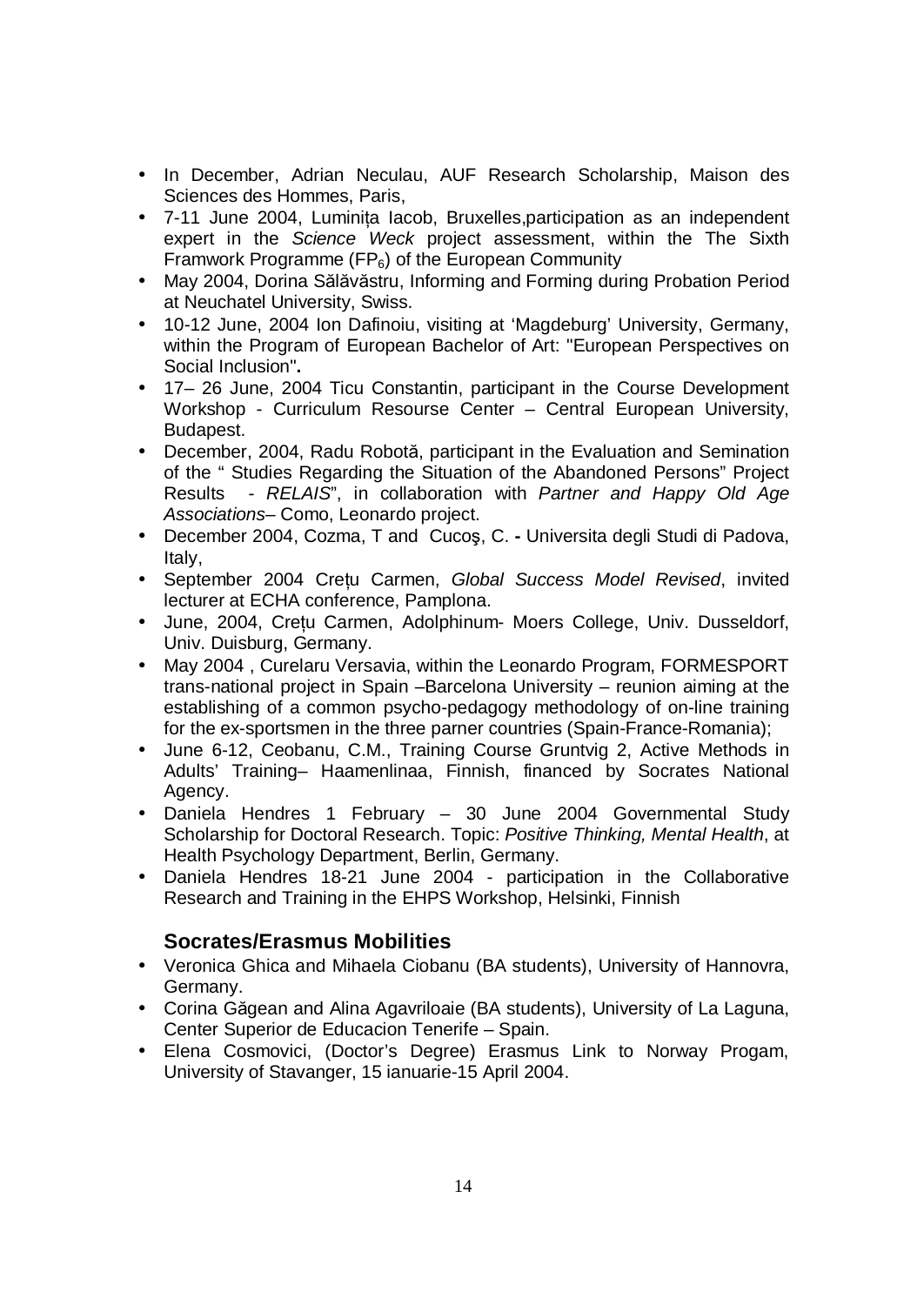• Celmare Cornel, Socrates Mobility-for teaching- between 22-25 April 2004 (Introduction in Group Dynamics) at Diaconia Polytechnic, Jarvenpaa Unit, Finnish.

## **VII. List of Postgraduates that Held their Thesis in Front of the Commission in 2004**

- Vitalie Bolboceanu The Ethical Quality of the Audio-Visual and Youth Education, coordinator, Phd. George Văideanu.
- Deac Georgeta *Aging . A Social Approach. Case Studies in the Old People Establishment/Home*, coordinator, Phd. Adrian Neculau.

# **B. FINANCIAL RAPORT**

## **VII. Financial resources and funds assessments on expenses**

• Grant CNCSIS de tip A **" Work Social Representations- Practices and Organisational Stress***",* project manager Phd. Adrian Neculau CNCSIS funds – 104,000,000 lei

| Wages                          | 36,600,000lei  |
|--------------------------------|----------------|
| Administration                 | 10,400,000lei  |
| Informing, reference material: | 17,000,000lei  |
| Materials:                     | 10,000,000 lei |
| <b>Result assessment</b>       | 10,000,000 lei |
| Capital expenses               | 20,000,000 lei |
|                                |                |

• Grant CNCSIS de tip A*, Power Social Representations- 'Gender' Structure, Change Resistance, Intercultural Variability*, project manager prof. dr. L. Iacob

- CNCSIS funds 108,600,000 lei: Reference material 10,000,000 lei Mobilities/departures - 19,240,000 lei Papers - 40,000,000 lei Equipment - 28,500,000 lei Administration - 10,860,000 lei
- *Grant CNCSIS* tip E *"Research Direction Development of Social Field Psychology Laboratory to Facilitate Social Exchanges in the Context of European Changes"* project manager, Phd. L. Iacob. CNCSIS funds – 205,000,000lei:

| - 32,500,000 lei  |
|-------------------|
| - 80,000,000 lei  |
| - 120,000,000 lei |
| - 12,500,000 lei  |
|                   |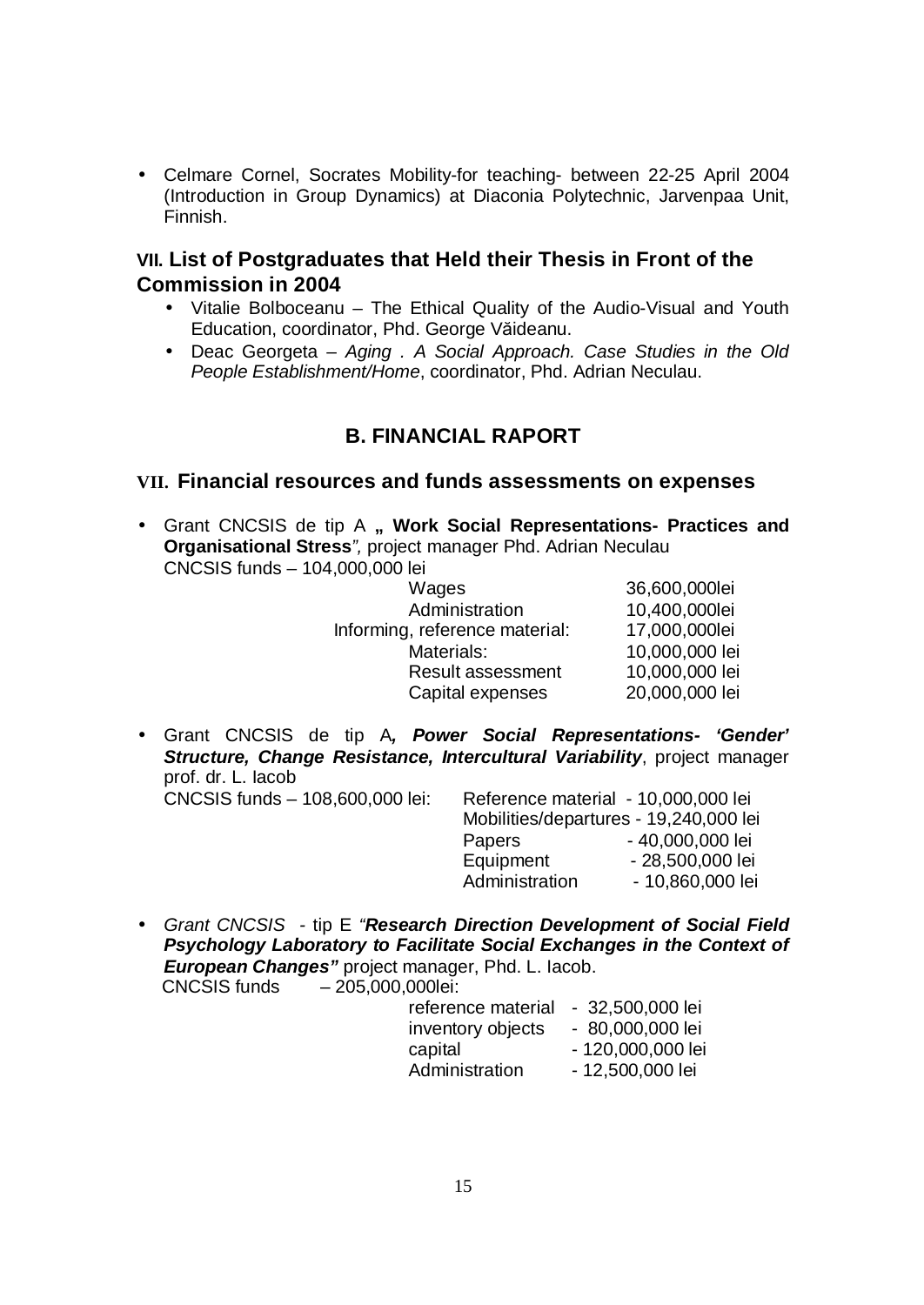| • Grant CNCIS tip A – <b>Computer Adaptation of Tests– Skill Measurement</b> , |                                     |                  |
|--------------------------------------------------------------------------------|-------------------------------------|------------------|
| project manager, Phd. Cornel Havârneanu                                        |                                     |                  |
| CNCSIS funds-100,000,000lei:                                                   | reference material - 30,000,000 lei |                  |
|                                                                                | mobilities                          | - 20,000,000 lei |
|                                                                                | inventory objects                   | - 40,000,000 lei |

• proiect HESP - *Higher Education Support Program*, financed by OSI-HESP, Budapest<br>budget (Re

Administration - 10,000,000 lei

| budget (Romania . Moldovian Republic) – 28,352 USD |
|----------------------------------------------------|
| - 627 USD                                          |
| - 750 USD                                          |
| $-4,823$ USD                                       |
| $-10,463$ USD                                      |
| -10,749 USD                                        |
| Conferences/Workshops/Seminars/Meetings- 940 USD   |
|                                                    |

• Grant CNCIS tip A *– Violence in School Environment. A Psychosocial Intervention Model for Preventing and Managing School Violence* project manager Reader PhD. Dorina Sălăvăstru

| mobilities                         | - 30,500,000 lei                    |
|------------------------------------|-------------------------------------|
| personnel                          | - 21,500,000 lei                    |
| - 9,500,000 lei                    |                                     |
| equipment<br>result capitalization | - 28,260,000 lei<br>- 4,020,000 lei |
|                                    | consumabile/educational supplies    |

• Grant CNCIS tip A *– Understanding School Conflict and Conceiving a Counselling Strategy (prevention, control and solving),* project manager Reader PhD. Ana Constantin

CNCSIS funds- 115.000.000 lei

| personnel              | $-20,000,000$ |
|------------------------|---------------|
| administration         | $-10,000,000$ |
| reference material     | $-15,000,000$ |
| mobilities             | $-15,000,000$ |
| inventory objects      | $-22,500,000$ |
| results capitalization | $-10,000,000$ |
| capital                | $-34,500,000$ |

• ProJect*: Social Memory and Public Discourse of Controversial Event***"***,*  'Curriculum Resourse Center' Programe – Central European University, Budapest, grant manager Ticu Constantin), source: Resourse Center Programe – Central European University

| budget (Romania - Moldavian Republic): |  |
|----------------------------------------|--|
|----------------------------------------|--|

| Books:        | 1,000 USD      |
|---------------|----------------|
| Photocopying  | 300 USD        |
| Course Reader | <b>240 USD</b> |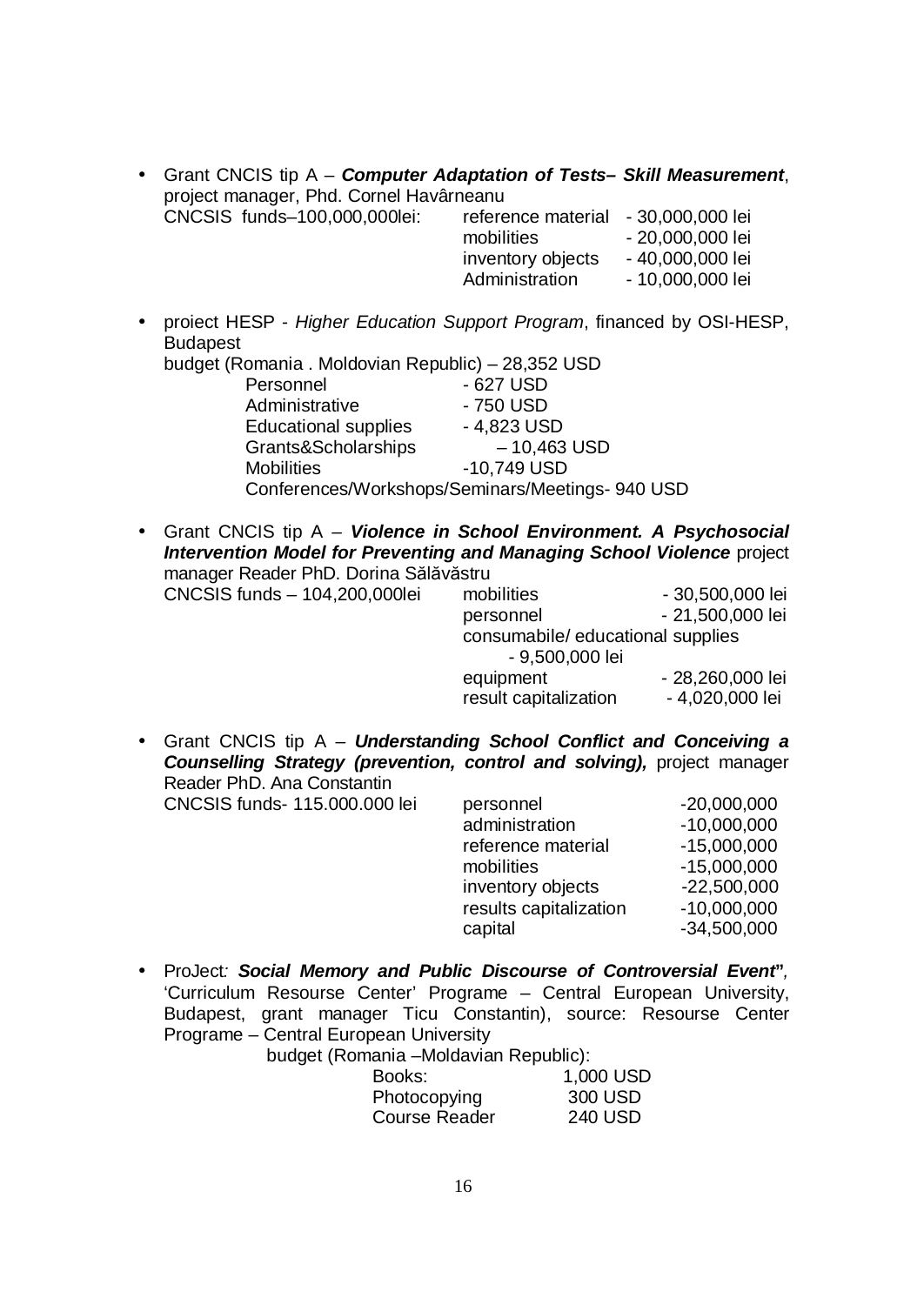| Web pages design    | 400 USD   |
|---------------------|-----------|
| <b>Travel costs</b> | 1,020 USD |
| Accommodation       | 1,200 USD |
| Total               | 9,460 USD |
|                     |           |

| Attitudes", grant manager Ticu Constantin |                   | • Grant CNCIS tip A "Social Event Memory-the Source of Social or Political |
|-------------------------------------------|-------------------|----------------------------------------------------------------------------|
| Total grant - 60 million lei              | personnel         | 20 million lei                                                             |
|                                           | Administration    | 2 million lei                                                              |
|                                           | inventory objects | 21 million lei                                                             |
|                                           | capital expenses  | 17 million lei                                                             |

- Grant CNCSIS*,* tip A –Psycho-behavioural Traits Specific to Intercultural Relationships, budget 2004 – 95,000 lei, manager Phd. Teodor Cozma Personnel expenses 40000 Indirect expenses 9500 Reference material expenses 6400 Materials, inventory objects 6000 Capital expenses 33100
- Grant CNCSIS, tip A *Standford – Binet Test Standardization*, budget 2004 – 109,250 lei, manager Phd. Carmen Cretu

| Personnel expenses                    | 20,225 |
|---------------------------------------|--------|
| Indirect expenses                     | 10,925 |
| Reference material expenses           | 65,000 |
| Materials, inventory objects          | 8,600  |
| <b>Capitalization Result expenses</b> | 4,500  |

• Grant CNCSIS, tip A – *Development of Student Non-formal Education Strategies*, budget 2004 – 130,000 lei, manager, Phd. Laurentiu Soitu Indirect expenses 13,000 Reference material expenses 50,000 Materials, inventory objects 17,000 Capital expenses 50,000

#### **European Projects**

- *European Academy "BODY"*, *Research Centred on Intercultural Communication in Europe,* Grundtvig 2. 03-G2-50-IS-DE-RO – 5900 EURO
- TEACH Teaching Adults Educators In Continuing And Higher Education Grundtvig 1 - 2004 -2006 - 17.000 Euros

| <b>Financing 2004</b>        | Euro  |
|------------------------------|-------|
| Reference material expenses  | 4,000 |
| Materials, inventory objects | 3,900 |
| Capital expenses             | 5,000 |